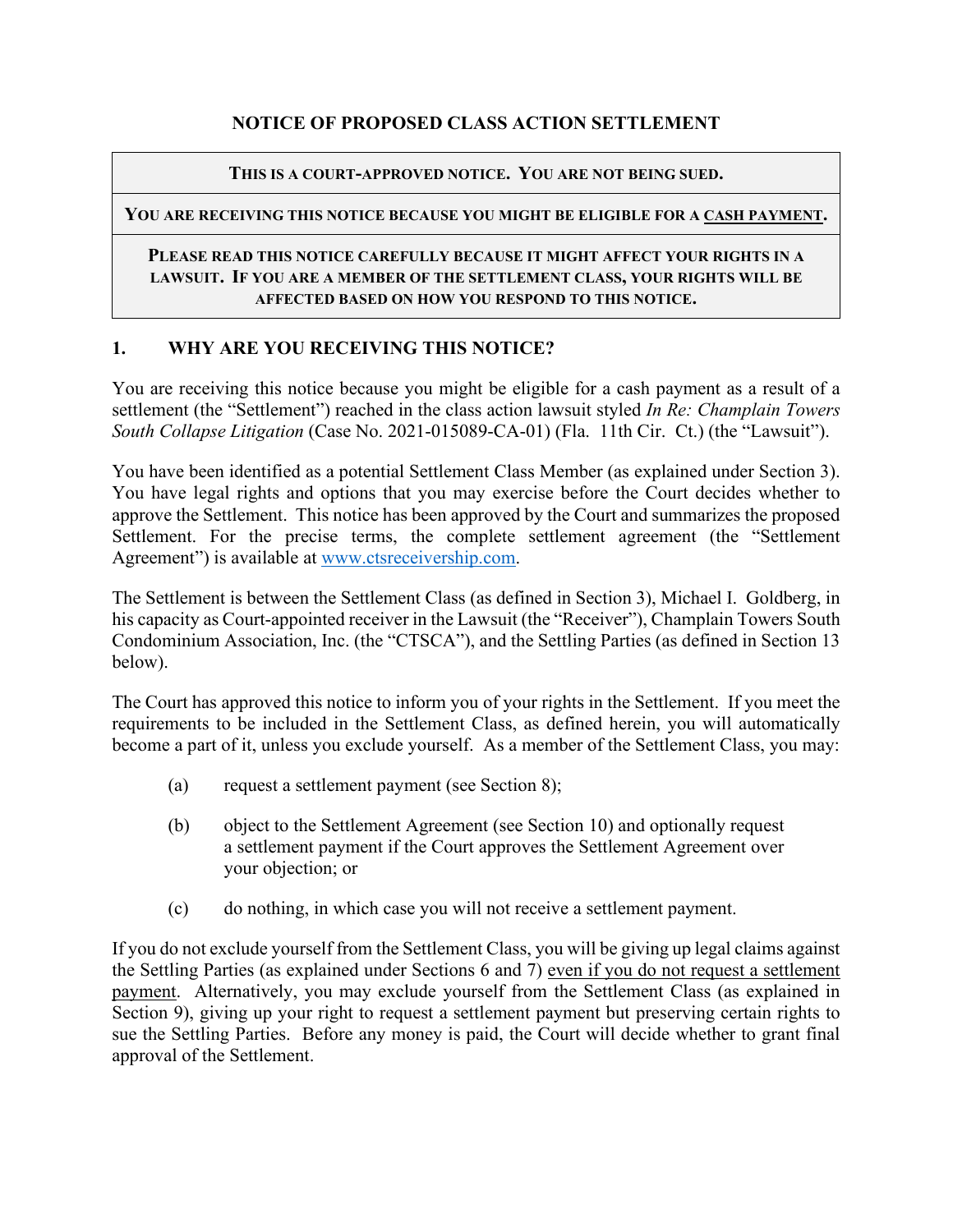### **2. DESCRIPTION OF THE LAWSUIT.**

The Champlain Towers South building partially collapsed on June 24, 2021, and the remaining structure was later demolished (the "CTS Collapse"). The CTS Collapse caused the death of 98 individuals, other personal injuries, and substantial property damage. As a result of the CTS Collapse, certain representatives of those who perished and other individuals who lost their homes and belongings filed lawsuits in the Court. These numerous actions were consolidated by Court order into the Lawsuit, i.e., a single class action.

The Settling Parties deny the allegations made against them in the Lawsuit. If the Lawsuit were to continue, they would assert substantial legal and factual defenses. For reasons addressed in Section 5 below, however, the Settling Parties have agreed to the Settlement.

## **3. HOW DO I KNOW IF I AM PART OF THE SETTLEMENT?**

A class action is a kind of lawsuit. Representative plaintiffs, known as "class representatives" assert claims on behalf of the entire group, or "class." One court resolves the issues for everyone in the class, except for those who choose to exclude themselves from the class by opting out.

The Settlement Class is defined as: (a) Unit Owners, (b) Invitees, (c) Residents, (d) persons who died or sustained any personal injury (including, without limitation, emotional distress) as a result of the CTS Collapse, (e) persons or entities who suffered a loss of, or damage to, real property or personal property, or suffered other economic loss, as a result of the CTS Collapse, (f) Representative Claimants, and (g) Derivative Claimants.

You are in the settling class (a "Settlement Class Member") if you do not exclude yourself and:

- (a) were the record owner of a condominium in Champlain Towers South at the time of the CTS Collapse;
- (b) were present at Champlain Towers South at the time of the CTS Collapse;
- (c) resided at Champlain Towers South at the time of the CTS Collapse;
- (d) were physically injured or represent someone who was killed as a result of the CTS Collapse;
- (e) suffered emotional distress as a result of the CTS Collapse;
- (f) suffered damage or destruction of your residence or personal property as a result of the CTS Collapse;
- (g) are a dependent who has the legal right to assert a claim derivatively for one of the previously discussed groups;
- (h) suffered economic losses or damages as a result of the CTS Collapse; or
- (i) are an authorized representative of someone on this list.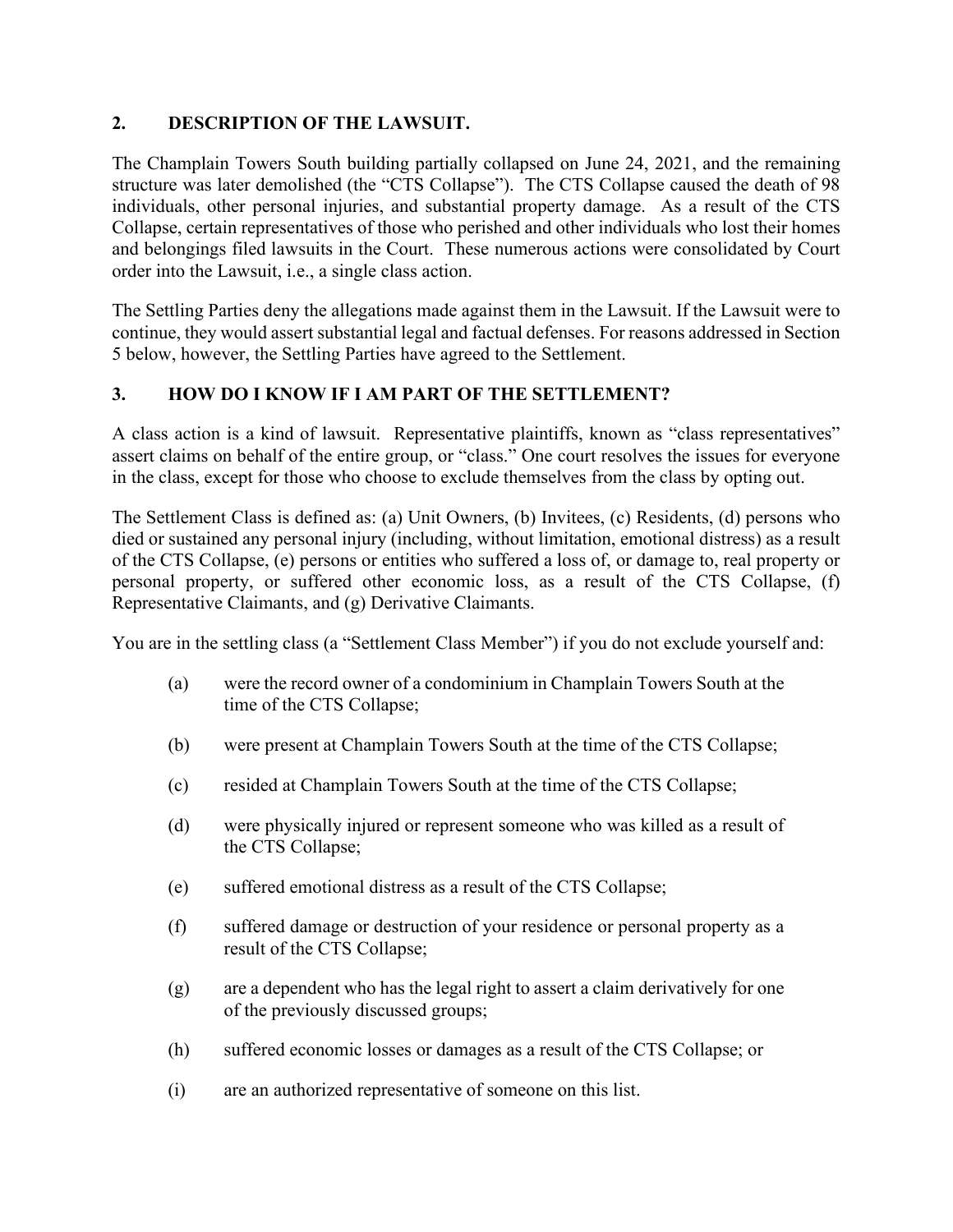The Settlement Agreement available at [www.ctsreceivership.com](http://www.ctsreceivership.com/) provides a more detailed account of who is included in the Settlement.

### **4. WHO REPRESENTS THE SETTLEMENT CLASS?**

The Court has appointed five class representatives: (1) Raquel Azevedo de Oliveira, as personal representative of the Estates of Alfredo Leone and Lorenzo de Oliveira Leone; (2) Kevin Fang, as personal representative of the Estate of Stacie Fang; (3) Kevin Spiegel, individually and as personal representative of the Estate of Judith Spiegel; (4) Raysa Rodriguez; and (5) Steve Rosenthal, (collectively, the "Class Representatives").

The Court also appointed lawyers to represent the plaintiffs in the Lawsuit. Those lawyers make up the "Plaintiffs' Steering Committee" who are also referred to as "Class Counsel". . Class Counsel are:

| <b>CLASS COUNSEL</b>             |                                           |  |
|----------------------------------|-------------------------------------------|--|
| Harley S. Tropin                 | Rachel W. Furst                           |  |
| Javier A. Lopez                  | Stuart Z. Grossman                        |  |
| Kozyak Tropin & Throckmorton LLP | Grossman Roth Yaffa Cohen, P.A.           |  |
|                                  |                                           |  |
| Ricardo M. Martínez-Cid          | Adam M. Moskowitz                         |  |
| Podhurst Orseck, P.A.            | The Moskowitz Law Firm, PLLC              |  |
|                                  |                                           |  |
|                                  |                                           |  |
| Curtis B. Miner                  | John Scarola                              |  |
| Colson Hicks Eidson, P.A.        | Searcy Denney Scarola Barnhart & Shipley, |  |
|                                  | P.A.                                      |  |
|                                  |                                           |  |
| Robert J. Mongeluzzi             | Shannon del Prado                         |  |
| Saltz Mongeluzzi & Bendesky      | Pita Weber & Del Prado                    |  |
|                                  |                                           |  |
|                                  |                                           |  |
| Jorge E. Silva                   | Willie E. Gary                            |  |
| Silva & Silva, P.A.              | Gary Williams Parenti Watson & Gary, PLLC |  |
|                                  |                                           |  |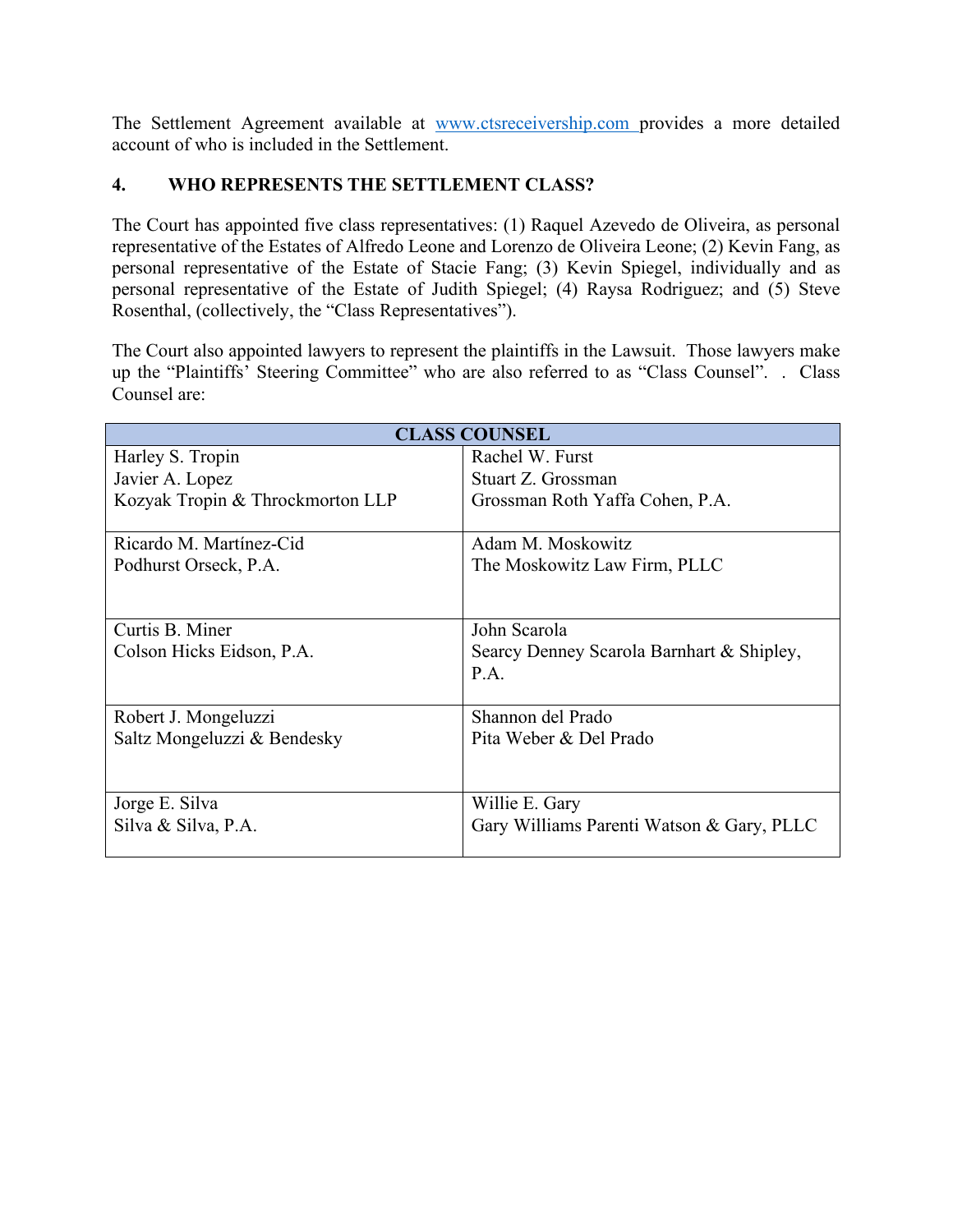| Gonzalo R. Dorta       | Judd G. Rosen                 |
|------------------------|-------------------------------|
| Gonzalo R. Dorta, P.A. | Goldberg & Rosen, P.A.        |
|                        |                               |
| MaryBeth LippSmith     | Luis E. Suarez                |
| LippSmith LLP          | Heise Suarez Melville, P.A.   |
|                        |                               |
| John H. Ruiz           | William F. "Chip" Merlin, Jr. |
| MSP Recovery Law Firm  | Merlin Law Group              |
|                        |                               |
| Bradford R. Sohn       |                               |
| The Brad Sohn Law Firm |                               |
|                        |                               |

### **5. THE PROPOSED SETTLEMENT.**

After extensive negotiations, the parties have agreed to settle the Lawsuit. Under the proposed Settlement, the Settling Parties have agreed to the creation of a fund (the "Settlement Fund"), which totals **approximately \$1,021,199,000.00**, to make cash payments to the Settlement Class Members (who are awarded damages through the Court ordered claims procedure addressed in Section 8 below). The Court did not decide in favor of any party. Instead, all sides agreed to a Settlement they believe is fair, reasonable, and adequate, after considering the risks and burden of continued litigation. The Class Representatives and Class Counsel believe the proposed Settlement confers substantial benefits on, is in the best interests of the Settlement Class Members, and represents a fair, reasonable, and adequate resolution of the lawsuit.

The Settling Parties deny the claims in the Lawsuit; deny all allegations of wrongdoing, fault, liability, or damage to the Class Representatives, the Settlement Class Members, and the CTSCA; and deny that they acted improperly or wrongfully in any way. The Settling Parties nevertheless recognize the burden and time required to defend the Lawsuit through trial and have taken this into account in agreeing to this Settlement.

## **6. LEGAL EFFECT OF THE SETTLEMENT (RELEASE OF CLAIMS).**

The Settlement provides for a release of claims against the Settling Parties and others. If the Settlement is approved by the Court, the plaintiffs in the Lawsuit and each Settlement Class Member (except those who have excluded themselves from the Settlement Class under Section 9) will release the Settling Parties and related persons and entities from all causes of action related to or arising out of all claims asserted or that could have been asserted in the Lawsuit.

Please refer to the Settlement Agreement at [www.ctsreceivership.com](http://www.ctsreceivership.com/) for the specific terms of the releases.

*If I do not exclude myself, can I sue the Settling Parties for the same thing later?* 

No. Unless you exclude yourself, you will be bound by the Court's judgment approving the Settlement, and you give up the right to sue Settling Parties for the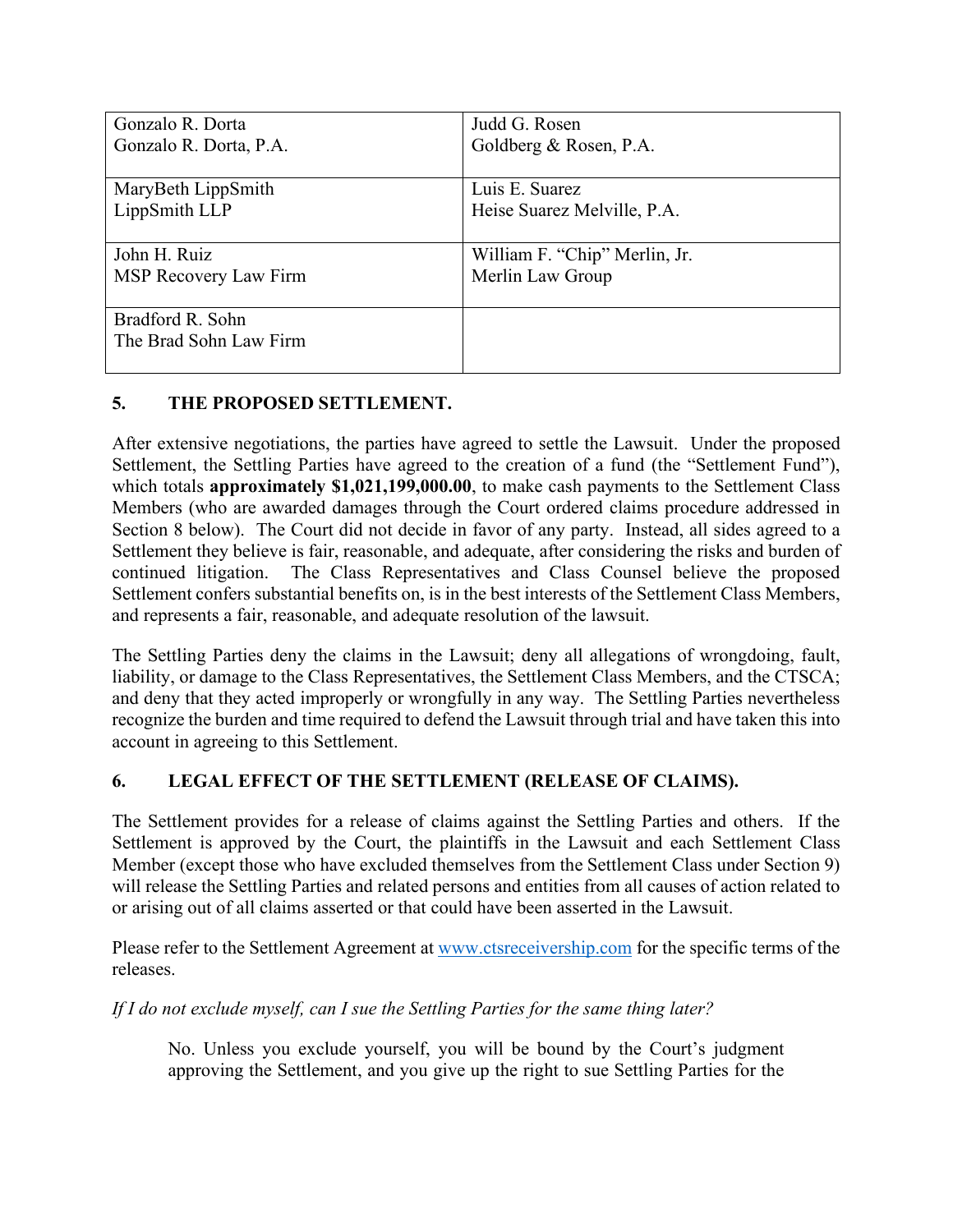claims that this Settlement resolves. If you have a pending lawsuit, you must exclude yourself from this class to continue your own lawsuit.

### *If I exclude myself, can I get money from the Settlement?*

No. If you exclude yourself, you cannot receive any payments, but you retain the right to bring, maintain, or be part of a different lawsuit against Settling Parties.

### **7. CLASS SETTLEMENT OF CLAIMS AGAINST THE CTSCA AND BAR ORDER.**

In addition to the settlement between the Settlement Class Members and the Settling Parties, the Receiver is also entering into a settlement with the Settling Parties which will be separately addressed by the Court. This additional settlement with the Settling Parties will include a bar order (the "Bar Order") which will prevent persons from filing or prosecuting any claims against the Settling Parties or the Settlement Class Members that arise from or relate to, directly or indirectly, the CTS Collapse. In other words, if you submit an Opt Out, the Bar Order may apply to you, and you may not retain the right to bring, maintain, or be part of a different lawsuit against Settling Parties and the Settlement Class Members.

### **8. HOW DO I MAKE A CLAIM?**

Because the Champlain Towers South unit owners have settled their real property claims through a separate settlement agreement dated March 4, 2022, as approved by the Court through the Final Bar Order dated April 6, 2022, only the following claims will be considered as part of this Settlement: (1) wrongful death of a Settlement Class Member as a result off the CTS Collapse; (2) personal injury of a Settlement Class Member as a result of the CTS Collapse; and (3) loss of personal property of a Settlement Class Member (but not owners) who were also resident or invitee as a result of the CTS collapse.

### **A. SIMPLE CLAIM PROCESS**

All Settlement Class Members may complete and execute a simple claim form. The simple claim form allows Settlement Class Members to make claims for pre-set amounts rather than go through the evaluation process by the Court described in Section 8(b) below. A copy of the simple claim form which explains the eligibility for compensation is accessible at [www.ctsreceivership.com.](http://www.ctsreceivership.com/)

### **B. FULL CLAIMS PROCESS**

For the Settlement Class Members who do not wish to a file the simple claim form, the Court will evaluate all personal injury, wrongful death, and personal property claims pursuant to a claims protocol and review process, review claim forms and supplemental materials, and meet with families and their counsel. The Court will then determine each Settlement Class Member's eligibility for a monetary payment and the amount of any monetary payment.

Other than making a payment into the Settlement Fund, the Settling Parties have no responsibility for, interest in, or liability with respect to the claims process or claims determinations referenced in Section 8(a) or 8(b) above.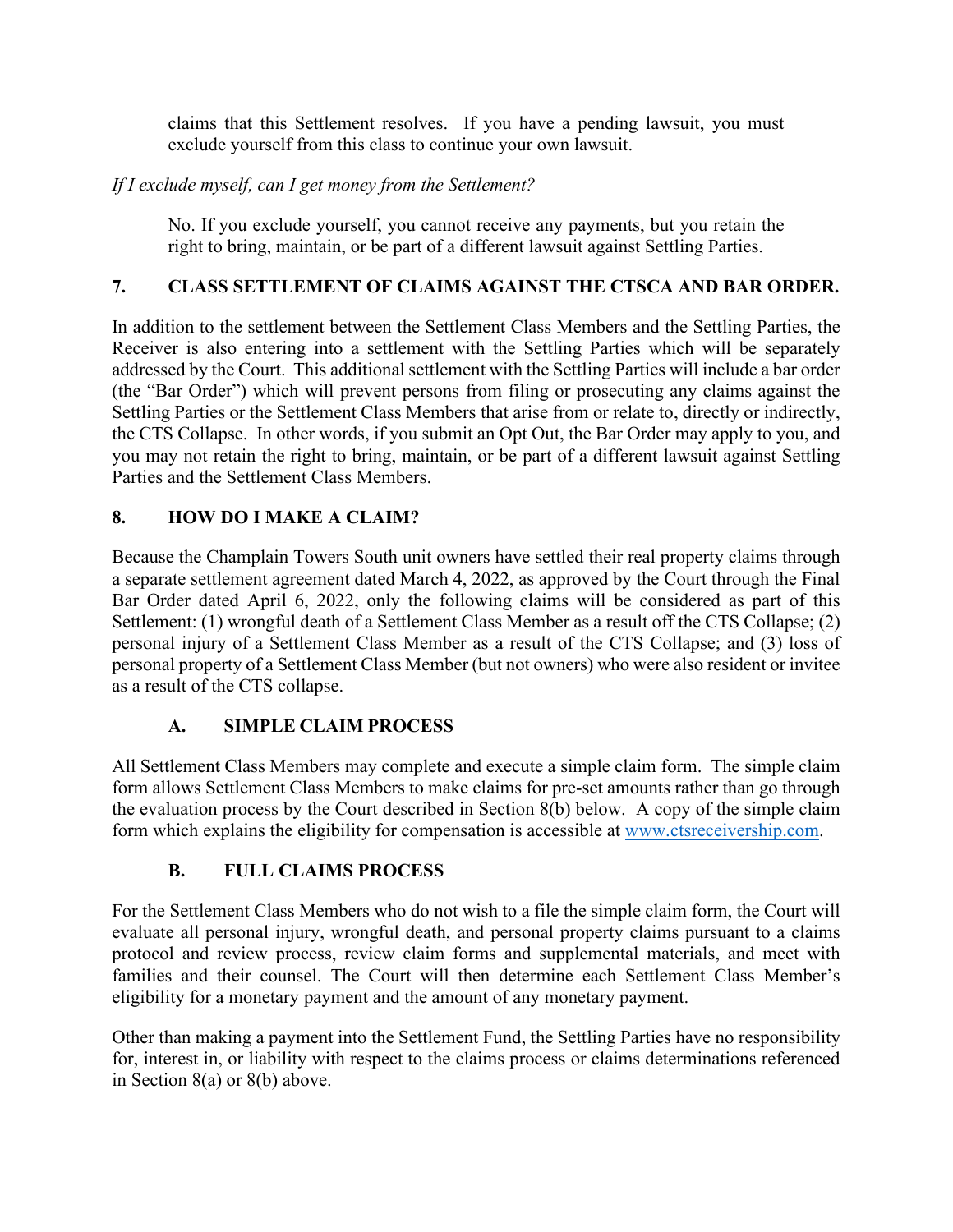To review the entire claims protocol, any updates to the protocol, and the claim forms, please go to [www.ctsreceivership.com.](http://www.ctsreceivership.com/)

# **THE CLAIMS DEADLINE IS JULY 18, 2022**

#### **IF YOU PARTICIPATE IN THE CLAIMS PROCESS, ALL AWARD DETERMINATIONS AND ALLOCATIONS BY THE COURT ARE FINAL AND NOT APPEALABLE.**

### **9. OPTING OUT OF THE CLASS.**

If you would like to exclude yourself from the Settlement, you must submit a written opt out request, called an "Opt Out." The Opt Out must include: (i) your full legal name, current address, and telephone number; (ii) a copy of his or her driver's license or other government issued identification; (iii) a prominent reference to this case, such as "*In Re: Champlain Towers South Collapse Litigation*, Case No. 2021-015089-CA-01 (Fla. 11th Cir. Ct.)"; and (iv) a signed statement to this effect: "I request to be excluded from the Settlement Class in the CTS lawsuit."

You must either submit the Opt Out yourself or have an authorized representative, such as a lawyer, submit it on your behalf. Even if you submit the Opt Out through an authorized representative, you must sign and date it by hand; electronic signatures will not suffice. If an authorized representative, such as a lawyer, submits the Opt Out on your behalf, the representative must also sign and date the Opt Out and must include the following attestation under penalty of perjury: "I certify and attest to the Court that the person or entity on whose behalf this Opt Out request is submitted has been provided a copy of and an opportunity to read the Class Notice, and has specifically requested to be excluded from this Settlement Class."

Opt Outs must be submitted **by June 16, 2022**. To submit an Opt Out, you or your authorized representative must mail the Opt Out and email a copy of the Opt Out to the following:

| <b>OPT OUT SUBMISSION PROCEDURE</b> |                                                     |  |
|-------------------------------------|-----------------------------------------------------|--|
| Mail To:                            | In re: CTS Collapse Litigation Claims Administrator |  |
|                                     | Hon. Judge Michael A. Hanzman                       |  |
| Postmarked by June 16,              | Thirteenth Judicial Circuit                         |  |
| 2022                                | Dade County Courthouse, Room DCC416                 |  |
|                                     | 73 West Flagler Street                              |  |
|                                     | Miami, FL 33130                                     |  |
| Email Copy To:                      | Hon. Michael Hanzman (mhanzman@jud11.flcourts.org)  |  |
|                                     | Michael Goldberg (michael.goldberg@akerman.com)     |  |
| Delivered by June 16,               | Harley Tropin (hst@kttlaw.com)                      |  |
| 2022                                | Rachel Furst (rwf@grossmanroth.com)                 |  |
|                                     |                                                     |  |

If you choose to submit an Opt Out, the mailed Opt Out must be postmarked by June 16, 2022, and the emailed copy of the Opt Out must be **delivered** by June 16, 2022.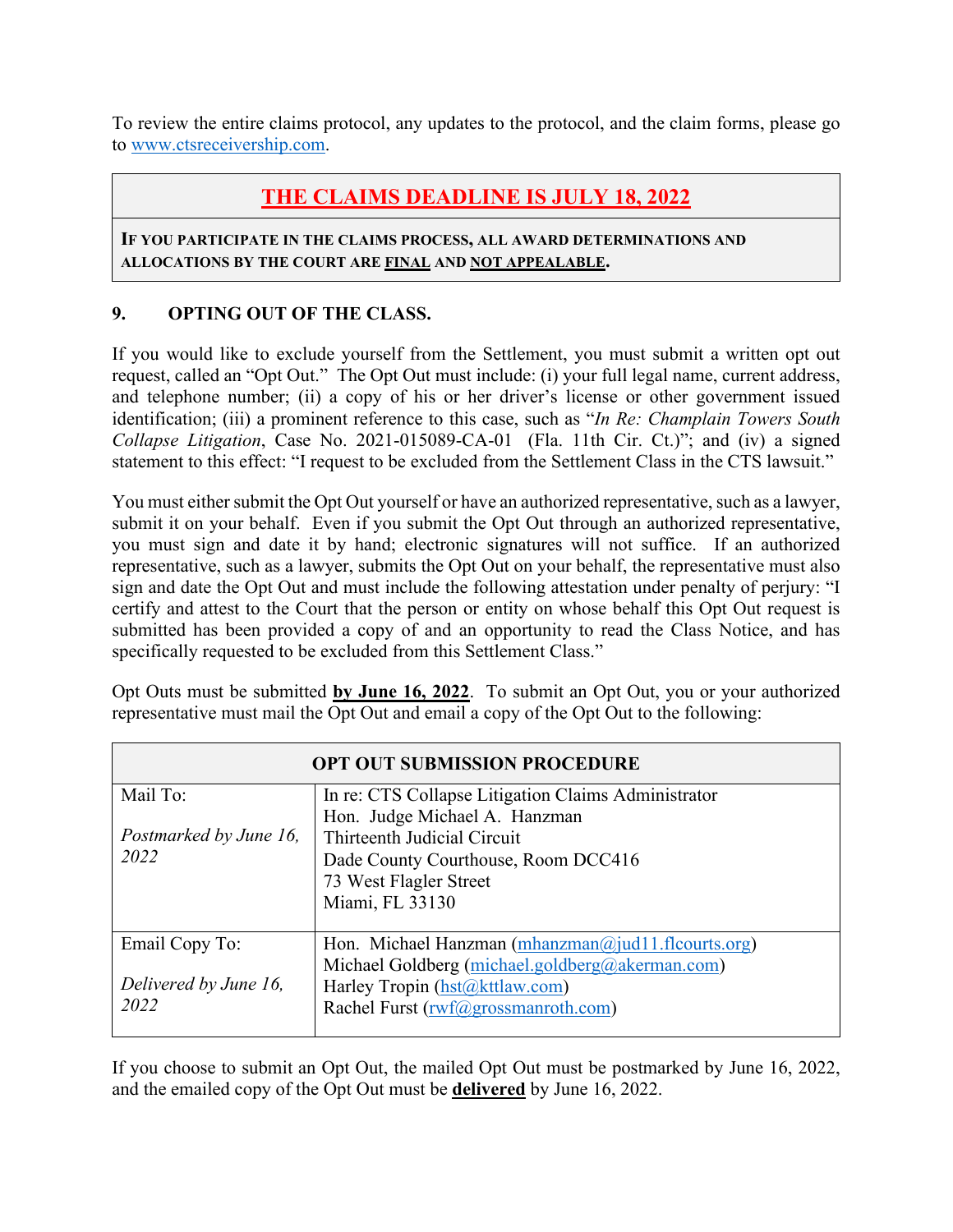If you submit an Opt Out, you will not receive money from this Settlement, but you will keep your legal rights to any claims that you may have against the Settling Parties. If you do not exclude yourself, you may request a settlement payment pursuant to the claims administration process described in Section 8, but you will be bound by the Court's judgment and the terms of the Settlement, including all releases.

## **10. OBJECTING TO THE SETTLEMENT.**

If you choose not to exclude yourself from the Settlement, but you think the proposed Settlement is unfair, you have the right to object to the Settlement. This is different than opting out.

**No later than June 16, 2022**, a Settlement Class Member who wishes to object to any aspect of the Settlement must file with the Court a written statement of the objection(s). The written statement of objection(s) must include a detailed statement of the Settlement Class Member's objection(s), as well as the specific reasons, if any, for each such objection, including any evidence and legal authority the Settlement Class Member wishes to bring to the Court's attention. That written statement also must contain the Settlement Class Member's printed name, address, telephone number, date of birth, written evidence establishing that the objector is a Settlement Class Member, and any other supporting papers, materials, or briefs the Settlement Class Member wishes the Court to consider when reviewing the objection.

A Settlement Class Member who has not submitted an Opt Out may object on his or her own behalf or through a lawyer. Attorneys asserting objections on behalf of Settlement Class Members must: (i) file a notice of appearance with the Court by the date set forth in the Preliminary Approval Order, or as the Court otherwise may direct; and (ii) file a sworn declaration attesting to his or her representation of each Settlement Class Member on whose behalf the objection is being filed or a copy of the contract (to be filed in camera) between that lawyer and each such Settlement Class Member.

| To the Court: | In re: CTS Collapse Litigation Claims |
|---------------|---------------------------------------|
|               | Case No. 2021-015089-CA-01            |
|               | Hon. Judge Michael A. Hanzman         |
|               | Thirteenth Judicial Circuit           |
|               | Dade County Courthouse, Room DCC416   |
|               | 73 West Flagler Street                |
|               | Miami, FL 33130                       |
|               |                                       |

No later than **June 16, 2022**, written objections must be (a) filed with the Court and (b) emailed to Class Counsel, the Receiver, and the Settling Parties at the email addresses below: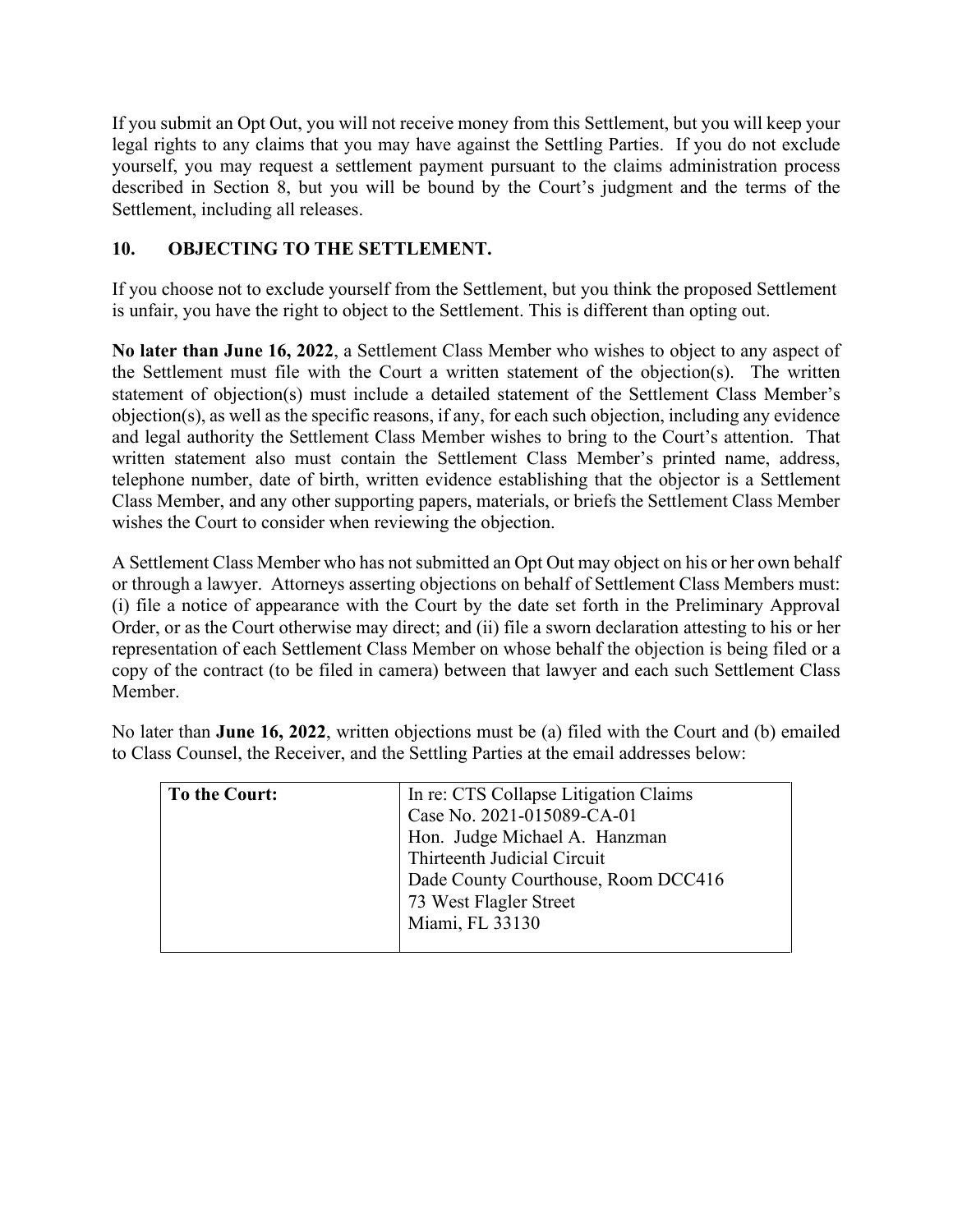| <b>To Class Counsel:</b>         | Kozyak Tropin & Throckmorton LLP     |
|----------------------------------|--------------------------------------|
|                                  | Attention: Harley S. Tropin          |
|                                  | hst@kttlaw.com                       |
|                                  |                                      |
|                                  | Grossman Roth Yaffa Cohen, P.A.      |
|                                  | Attention: Rachel W. Furst           |
|                                  | rwf@grossmanroth.com                 |
|                                  |                                      |
| <b>To CTSCA or the Receiver:</b> | Akerman LLP                          |
|                                  | Attention: Michael Goldberg          |
|                                  | michael.goldberg@akerman.com         |
|                                  | <b>Attention: Christopher Carver</b> |
|                                  | christopher.carver@akerman.com       |
|                                  |                                      |
| <b>To the Settling Parties:</b>  | Phelps Dunbar LLP                    |
|                                  | Attention: Seth M. Schimmel          |
|                                  | 100 South Ashley Drive               |
|                                  | Suite 2000                           |
|                                  | Tampa, FL 33602                      |
|                                  | seth.schimmel@phelps.com             |
|                                  |                                      |
|                                  | Zetlin & De Chiara LLP               |
|                                  | Attention: Michael K. De Chiara      |
|                                  | Attention: Jaimee L. Nardiello       |
|                                  | 801 Second Avenue                    |
|                                  | New York, NY 10017                   |
|                                  | mkd@zdlaw.com                        |
|                                  | $iparticle$ lo@zdlaw.com             |
|                                  |                                      |
|                                  | Greenberg Traurig, P.A.              |
|                                  | Attention: Michael J. Thomas         |
|                                  | 333 S.E. 2nd Avenue                  |
|                                  | Suite 4400                           |
|                                  | Miami, FL 33131                      |
|                                  | thomasmic@gtlaw.com                  |
|                                  |                                      |
|                                  | Squire Patton Boggs (US) LLP         |
|                                  | Attention: Andrew R. Kruppa          |
|                                  | 200 South Biscayne Blvd.             |
|                                  | Miami, FL 33131                      |
|                                  | $and$ rew.kruppa@squirepb.com        |

Class Counsel and the Receiver will ensure that all objections are promptly delivered to the lawyers for all Settling Parties.

If you do not comply with these procedures, including the deadline for submitting written objections, you will lose any opportunity to have your objection considered by the Court, to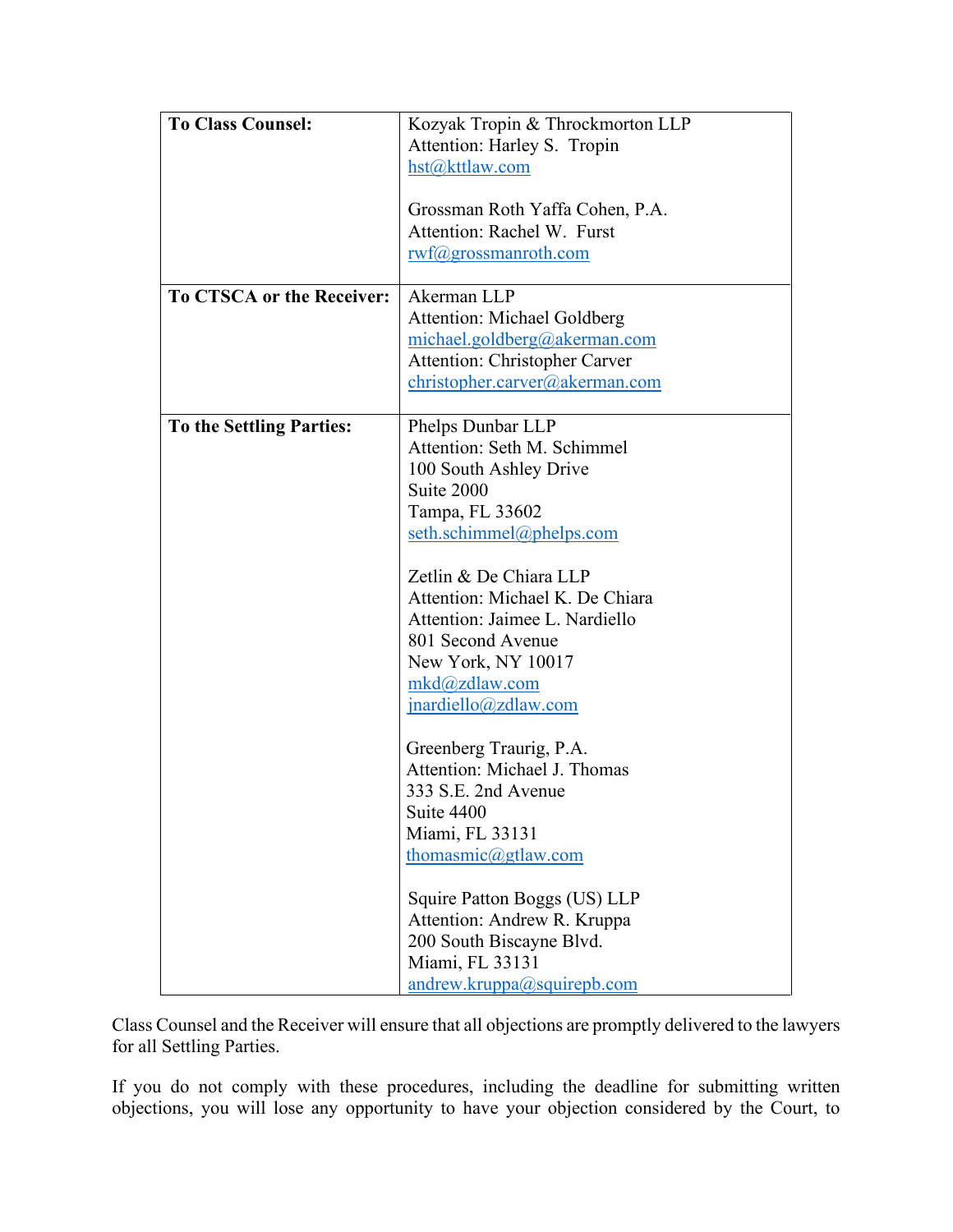otherwise contest the approval of the proposed Settlement, and to appeal from any orders or judgments entered by the Court in connection with the proposed Settlement. You will also be deemed to have forfeited all rights you may have to object to the Settlement.

## **11. THE FAIRNESS HEARING.**

The Court has scheduled a fairness hearing on June 23, 2022, at 9:00 a.m. in Courtroom 9-1 of the Miami-Dade Children's Courthouse, located at 155 NW 3rd St, Miami, Florida 33128 (the "Fairness Hearing"). The Fairness Hearing will address whether the proposed Settlement is fair, reasonable, and adequate and whether the Court should approve it. **The Fairness Hearing date is subject to change. If the Fairness Hearing date or time changes, the new date or time will be posted at [www.ctsreceivership.com.](http://www.ctsreceivership.com/)** 

You may attend the Fairness Hearing. If you intend to appear personally or through your lawyer at the Fairness Hearing and address the Court, you must include a notice of intent to appear along with your objection and file it with the Court, as described above. If the Settlement is approved, any payment awarded through the claims process would issue to the Settlement Class Member after the entire claims process is completed and any appeals are finally resolved. If the Settlement is not approved, no payments will be issued.

## **12. WHO IS RESPONSIBLE FOR ATTORNEYS' FEES AND COSTS?**

Class Counsel and the Plaintiffs' Steering Committee may ask the Court for an award of reasonable attorneys' fees and costs based on their hours worked, their hourly rates, and potentially an appropriate multiplier. Any such award would be paid from the Settlement Fund. Applications for attorneys' fees or expenses must be filed no later than June 12, 2022.

Other than making a payment into the Settlement Fund, the Settling Parties have no duty to pay or reimburse any other payments, including any fees, expenses, or costs requested by any Settlement Class Member or their attorneys, experts, advisors, or representatives.

## **13. WHO ARE THE SETTLING PARTIES?**

The term "Settling Parties" means the Town of Surfside, Florida, Securitas Security Services USA, Inc., John Moriarty & Associates of Florida, Inc., Stantec Architecture, Inc., **Becker & Poliakoff, P.A., DeSimone Consulting Engineering, DPC, f/k/a** DeSimone Consulting Engineers, LLC., NV5, Inc., Morabito Consultants, Inc., Bizzi & Partners Development LLC, 8701 Collins Avenue Condominium Association, Inc., 8701 Collins Development, LLC, Terra Group, LLC, Terra World Investments, LLC, Florida Civil, Inc., Chuck's Backhoe Service, Inc., ASAP Installations LLC, H. Vidal & Associates, Inc., Rhett Roy Landscape Architecture LLC, Concrete Protection and Restoration, Inc., Concrete Protection and Restoration, LLC, Willcott Engineering, Inc., Sammet Pools, Inc., Scott R. Vaughn, PE, LLC, CDPW, Inc., Campany Roof Maintenance, LLC, Western Waterproofing Company of America, d/b/a Western Specialty Contractors of America, Western Holding Group, Inc. a/k/a Western Group, Inc., R.E.E. Consulting, LLC, a Florida limited liability company d/b/a G. Batista & Associates, Geosonics, Inc, O & S Associates, Inc., and Tanenbaum Harber of Florida, LLC.